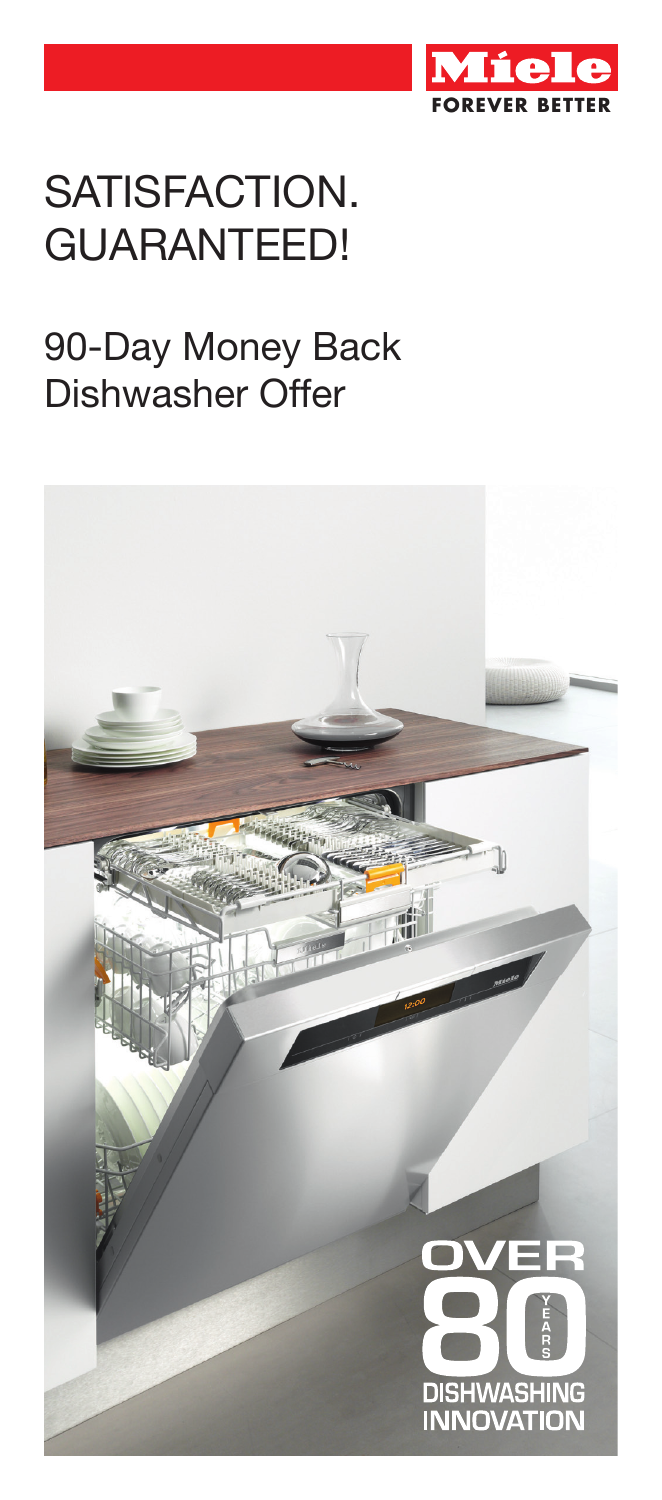### PURCHASE RECORD

Purchase Date:

Authorized Miele Dealer: \_\_\_\_\_\_\_\_\_\_\_\_\_\_\_\_\_

Location:

Dishwasher Serial Number: (*typically located on the side of the interior door panel)*

NR:

## INSTALLATION RECORD

| <u> 1980 - Andrea Station Andrea Station (1980), actor a contradictor (1980), actor (1980), actor (1980), actor</u> |  |
|---------------------------------------------------------------------------------------------------------------------|--|
|                                                                                                                     |  |
|                                                                                                                     |  |
|                                                                                                                     |  |

Visit <sup>-</sup> thieleusa.com for listing of terms and conditions.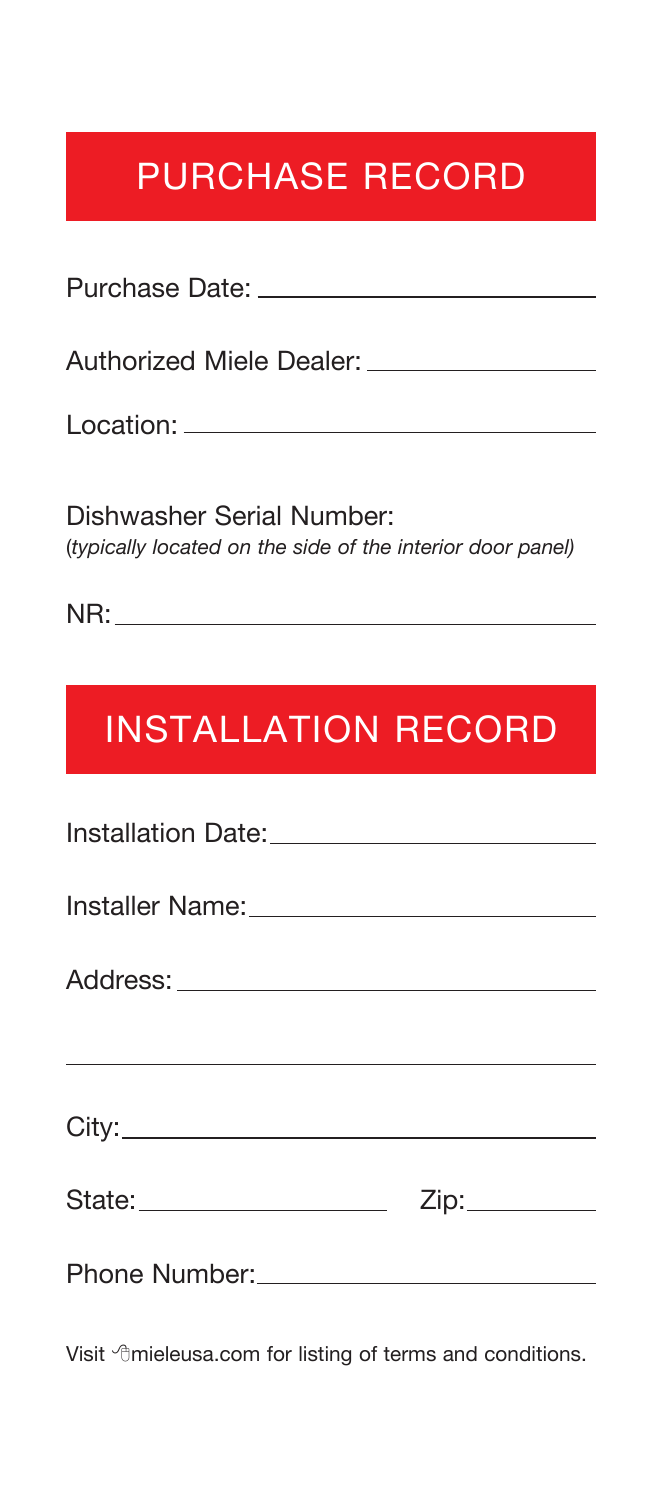#### **SATISFACTION** GUARANTEED!

With Miele, your total satisfaction is our top priority. If you are not completely convinced that your Miele is the quietest and best-cleaning dishwasher you have ever owned, we will fully refund your purchase within 90 days.